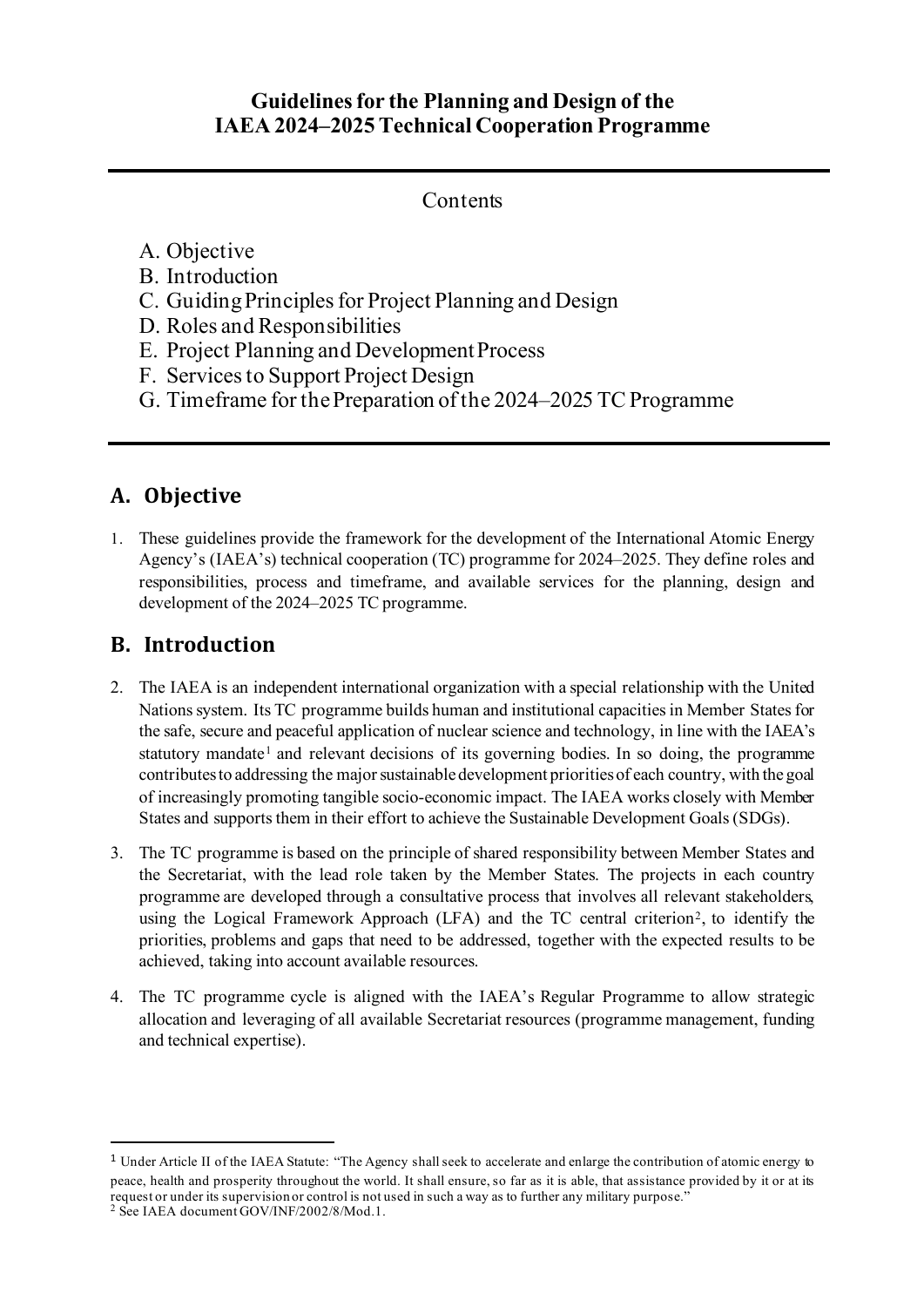## **C. Guiding Principles for Project Planning and Design**

- 5. The IAEA Statute and the *Revised Guiding Principles and General Operating Rules Governing the Provision of Technical Assistance by the Agency* as contained in [INFCIRC/267](https://www.iaea.org/sites/default/files/publications/documents/infcircs/1979/infcirc267.pdf) comprise the IAEA's established guiding principles for the formulation of the TC programme. Programme formulation is also guided by relevant decisions of the governing bodies.
- 6. The TC programme is needs-based and demand-driven. Priorities are established at the national level based on Country Programme Frameworks (CPFs), where available, and national development/sectoral plans. At the regional level, programme priorities are based on regional strategic frameworks and regional profiles.
- 7. Each Member State seeking a national technical cooperation programme is strongly encouraged to have a valid CPF. The CPF is a strategic programming tool prepared jointly by the Member State and the Secretariat. It defines national development needs and priorities to which nuclear science and technology can be applied to produce tangible results. The CPF provides a results-focused structure to the country programme based on country specific analyses and lessons learned from past technical cooperation, to which planned TC projects should be clearly linked. CPFs are aligned with national development plans, relevant sectoral strategies and policies and the SDGs. Regional strategic plans, profiles and frameworks are key reference documents for the development of regional and interregional projects, ensuring alignment with defined and prioritized regional and interregional needs.
- 8. The Secretariat works closely with Member States to ensure that the needs and priorities identified by the Member States are appropriately reflected in the TC programme, and that project proposals are in line with the TCP [quality criteria,](https://pcmf.iaea.org/DesktopModules/PCMF/docs/2022_23_Docs/quality/TC_Programme_Quality_Criteria_2020_12_08.pdf) namely relevance, coherence, ownership, sustainability, efficiency and effectiveness. To increase efficiency, significant consideration should be given to comprehensive projects with the potential for higher impact<sup>[3](#page-1-0)</sup>. Member States are encouraged to give increasing emphasis to integrated, multi-year projects<sup>[4](#page-1-1)</sup>.
- 9. Partnershipswith other stakeholders (including potential donors) that can contribute to the proposed project are strongly encouraged and should be identified, sought out and established early in the project design process.
- 10. The IAEAis committed to gender equality and to supporting the ability of all individuals, regardless of gender, to equally contribute to and benefit from its programmes and activities. In line with the IAEA Gender Equality Policy and with its objective to mainstream, as appropriate, a gender perspective in programme planning, all projectsshould take into account gender-related impacts and benefits. Therefore, Member States are encouraged to make efforts to integrate the concerns and experiences of both men and women in project identification, prioritization, planning, design, implementation, monitoring and evaluation through equal participation and opportunities.
- 11. The IAEA uses the LFA as a standard tool for results-based management across the complete TC project life cycle. All projects should be designed to achieve results based on thorough analysis. It is essential that measurable and realistic results are defined using performance indicators and clear baseline information. These are necessary tools to measure progress and impact and will facilitate monitoring and reporting of results using the annual Project Progress Assessment Reports (PPARs). Member States are encouraged to integrate best practice and lessons learnt from past projects using the information gathered from monitoring assessments and evaluation tools, to inform the designs of new projects.

<span id="page-1-0"></span><sup>3</sup> See IAEA document GOV/INF/2002/8/Mod.1.

<span id="page-1-1"></span><sup>4</sup> See INFCIRC/267.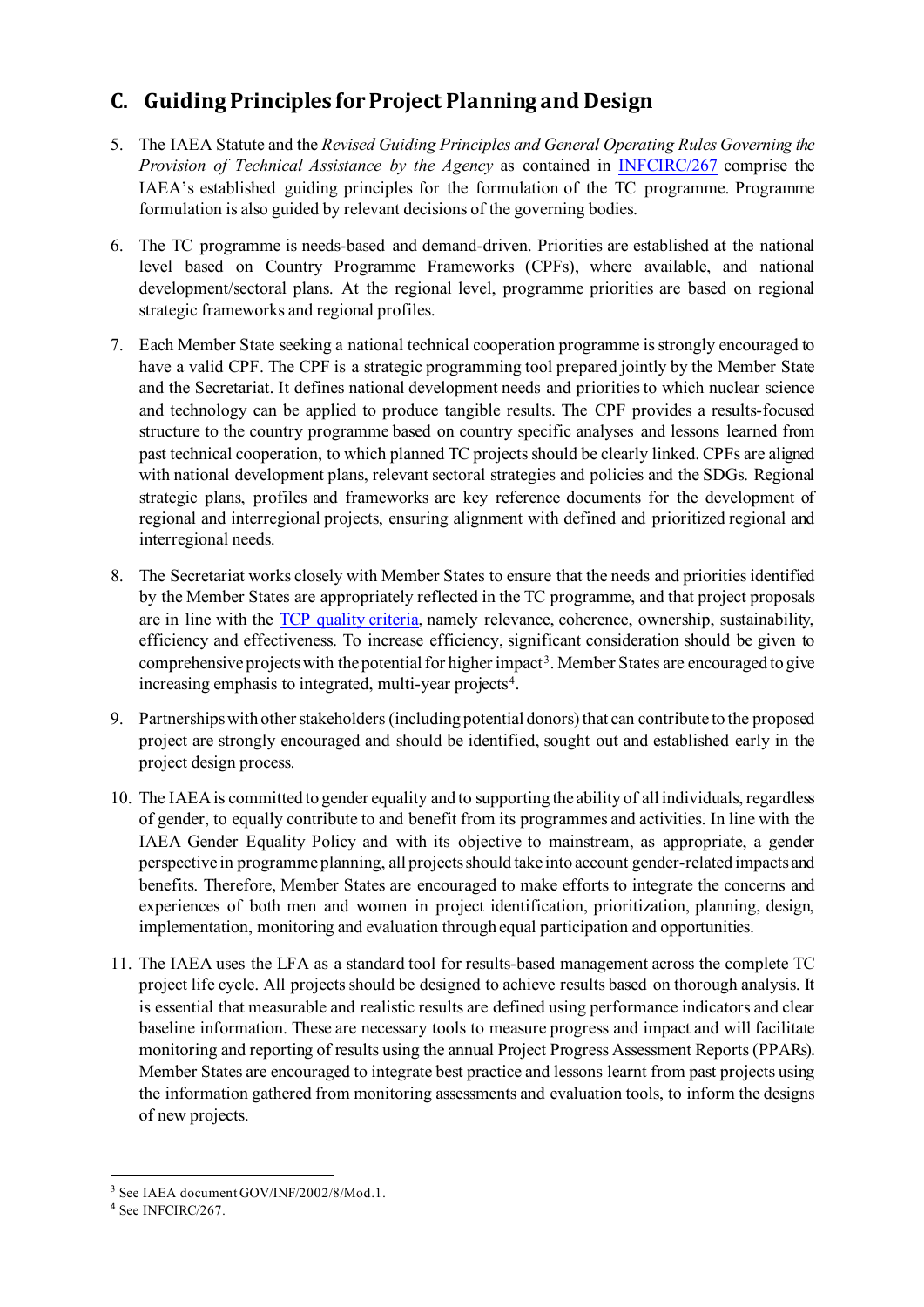- 12. The Regional/Cooperative Agreement Strategies and Regional Strategic Profiles (RSPs) are the foundation for the planning and formulation of regional projects. Project proposalsshould contain evidence that the support requested addresses common needs, is an identified regional priority, and is in line with the national development plans and priorities of the participating Member States.
- 13. Interregional projects can be trans-regional, set international standards, or enable the participation of candidates from developing countries in approved conferences, seminars and workshops. They can also be used for joint TC activities with an international entity. They contribute to wider knowledge and experience sharing among participating Member States and enhance technical cooperation among developing countries (TCDC), South–South and Triangular Cooperation.
- 14. Given the limited resources of the Technical Cooperation Fund (TCF), projects are expected to be co-supported by Member States and/or development partners/donors. The source, nature and extent of support should be clearly indicated in the project document. Extrabudgetary contributions, such as government cost-sharing, are expected in particular to support large procurement items and should be clearly indicated in the project document.
- 15. Member States are advised to use the TCF allocation of the previous TC cycle as an indicative planning figure when budgeting TC projects for the upcoming cycle. Additional funding sources should be clearly identified for specific activities.

## **D. Roles and Responsibilities**

- 16. Member States are responsible for the selection of projects to be proposed to the Secretariat based on the CPFs and existing RSPs. Only projects where well-developed, mature nuclear and nuclearrelated techniques and technology hold a comparative advantage or complement conventional approaches will be considered.
- 17. Member States are responsible for the selection of counterpart institutions, project counterparts, regional project coordinators, project teams and partners, based on the needs and objectives of projects. This includes ensuring that the selected institutions have the required physical and technical infrastructure, adequate human resources to implement the projects, have adequate safety infrastructure to ensure the safe use of the proposed technique under the project, and are supportive and committed to disseminating knowledge and the transferred technology at the national and regional level. Project counterparts should be knowledgeable and committed, have good managerial skills and be capable of coordinating project development and implementation. They are encouraged to successfully complete th[e LFA online training,](https://elearning.iaea.org/m2/course/view.php?id=478) preferably prior to commencing a design process. Project management tools are available on the Programme Cycle Management Framework (PCMF) Reference Desk.
- 18. Member States are responsible for progress monitoring and reporting, for the realization of outcomes, as well as ensuring sustainability of developed human resources and infrastructural capacity beyond the duration of the project. This includes identifying, analysing, mitigating and continuously monitoring risks that may affect project implementation and desired impact.
- 19. The Secretariat actively supports Member States in all aspects of project design, including ensuring technical integrity and relevance of proposed projects and that financial planning is in line with project content. The Secretariat is also responsible for appraising project designs against established quality criteria and ensuring that comprehensive and timely feedback on all submitted draft project designs is provided to Member States through the PCMF.
- 20. Member States are reminded that the Board of Governors requires all Member States receiving technical assistance from the IAEA to have concluded a Revised Supplementary Agreement Concerning the Provision of Technical Assistance by the IAEA (RSA). In accordance with the terms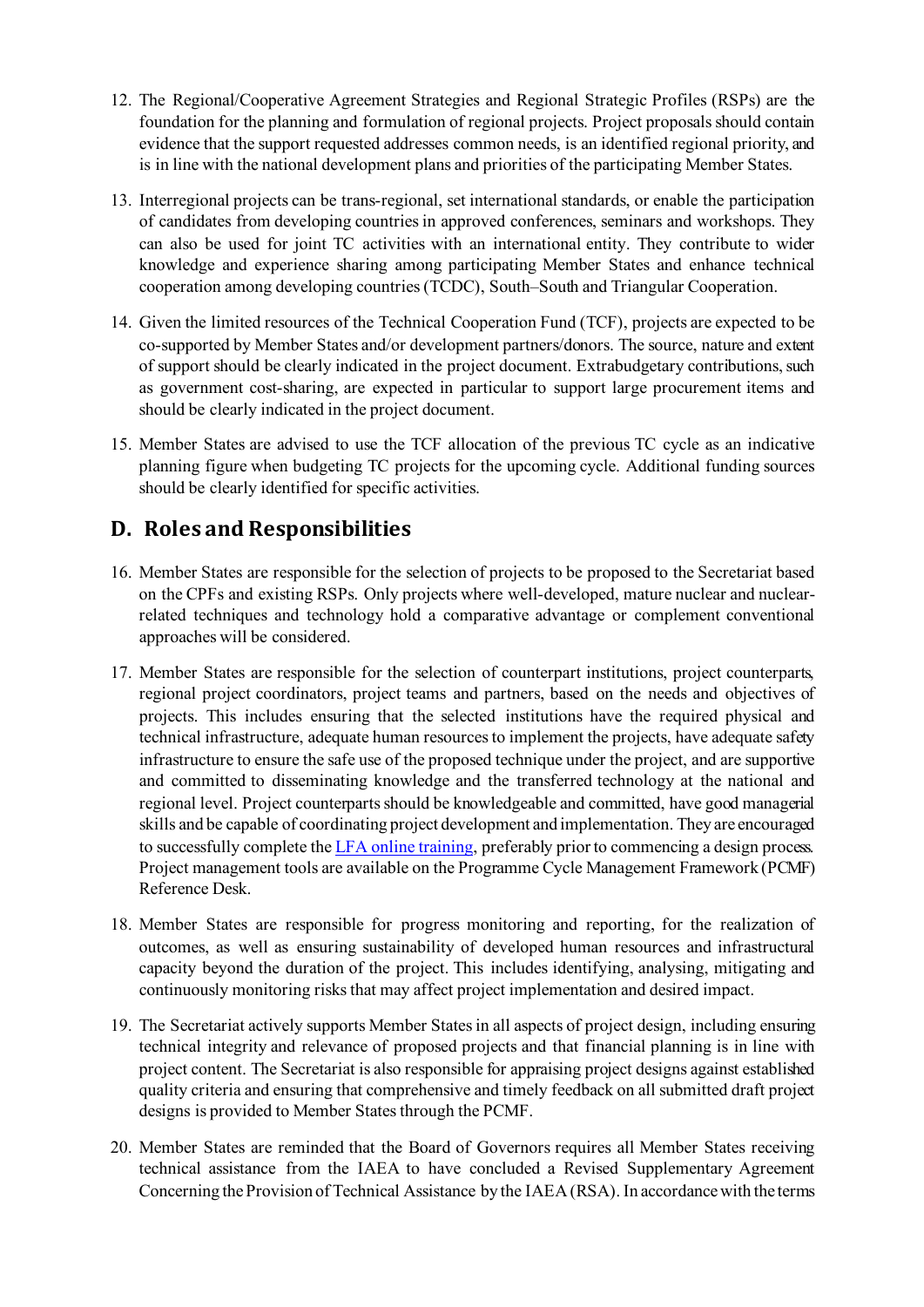of the RSA, Member States are responsible for obtaining the release from customs for goods and equipment supplied under the TC programme in a timely manner. This includes the payment of taxes, where applicable; the transportation of equipment from the port of entry to the project site; any incidental handling, storage, or other related expenses; insurance; and maintenance.

- 21. Projects that involve the delivery of radiation sources (sealed sources, unsealed radioactive material and radiation generators) or related equipment are reviewed by the Department of Nuclear Safety and Security to ensure that the projects meet the requirements of Article III.A.6 of the Statute, which states that the IAEA is authorized to provide for the application of standards of safety for protection of health and minimization of danger to life and property (including such standards for labour conditions) to its own operation as well as to the operations making use of materials, services, equipment, facilities, and information made available by the IAEA or at its request or under its control or supervision. At the operational level, this review also ensures compliance with the recommendations of the Board of Governors [\(GOV/1999/67](https://govatom.iaea.org/GovAtom%20Documents/1999/GOV-1999-67/gov99_67_en.pdf) and [GOV/2001/48\)](https://govatom.iaea.org/GovAtom%20Documents/2001/GOV-2001-48/gov2001-48_en.pdf), according to which the provision of radiation sources or any equipment involving the use of radiation sources will be supported under the relevant projects only after the recipient country has met the principal requirements of th[e International Basic Safety Standards](https://www.iaea.org/resources/safety-standards)on the establishment of a national radiation safety infrastructure. Noting that the radiation safety infrastructure in a Member State can change positively or negatively throughout the implementation of a project, Member States are encouraged to consult and engage with their respective regulatory bodies on all projects that will involve the use of radiation sources and related equipment to ensure that the principal requirements of the International Basic Safety Standards are met.
- 22. The assessment of a Member State's radiation safety infrastructure status is based on the evaluation of information stored in the web-based Radiation Safety Information Management System [\(RASIMS\)](http://rasims.iaea.org/) for all Thematic Safety Areas (TSA) except for TSA5 (Emergency Preparedness and Response), which is evaluated based on the information contained in the Emergency Preparedness and Response Information Management System [\(EPRIMS\)](https://iec.iaea.org/eprims/). For reasons of confidentiality, access to RASIMS is restricted so that Member States can only see their own national data. The information in RASIMS is sourced from both Member States and the Secretariat. It is in the interest of Member States to ensure that information in RASIMS is accurate and up to date, as it isthe tool that is being used to evaluate the radiation safety infrastructure prior to a Member State receiving radiation sources or related equipment. It is also in the interest of Member States to ensure that information in EPRIMS is accurate and up to date, as it is the tool that is being used to evaluate the needs and priorities in emergency preparedness and response in the Member States.
- 23. Member States, with the exception of least developed countries, must pay National Participation Costs (NPCs) equivalent to 5% of the estimated core funding of the approved new national projects. At least half of the NPCs, equivalent to 2.5% of the core funding, must be paid before project implementation begins. Early payment of NPCs is essential to ensure effective and timely project implementation. However, the project start date should take into account the expected date of NPCs payment. For more details on NPCs please refer t[o GOV/2004/46.](https://govatom.iaea.org/GovAtom%20Documents/2004/gov-2004-46/gov2004-46_en.pdf)

#### **E. Project Planning and Development Process**

24.The planning and development process begins when the Secretariat issues a note verbale to the Member States, together with these Guidelines. Member States should then start internal discussions on topics and issues to be addressed through the TC programme during the 2024–2025 TC cycle. Member States are requested to refer to the Country Programme Framework and/or national development plans in their internal project identification process, as well as the TC Programme Quality Criteria, according to the timeframe outlined in Section G. Member States are encouraged to engage all relevant stakeholders when developing proposals for the next TC cycle. A list of proposed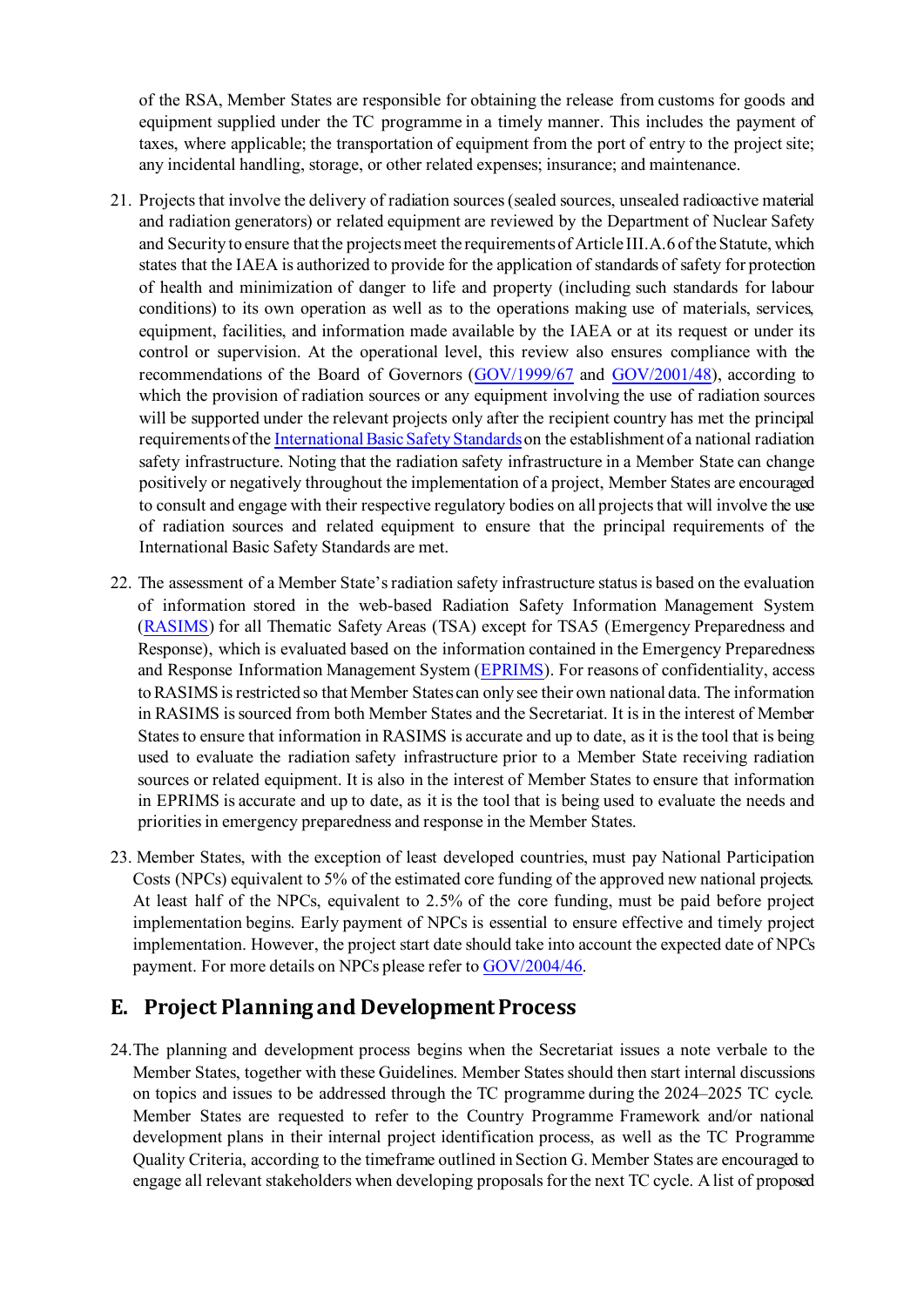projects using the Country Programme Note (CPN) should be submitted through the PCMF platform [\(http://pcmf.iaea.org/](http://pcmf.iaea.org/)).

- 25.Regional and interregional project proposalscan be submitted by any group of Member States within or outside an existing Regional/Cooperative Agreement bearing in mind the established TC Programme Quality Criteria, and after consultation with relevant regional/interregional stakeholders. Regional TC projects are also expected to make a clear contribution to the national development priorities of participating countries andwill be appraised accordingly. The IAEASecretariat, in close consultation with Member States, may also submit relevant regional and interregional projects based on information available to it on existing needs and trends.
- 26.The proposed programme for a Regional/Cooperative Agreement is submitted by the Chair of the respective Regional/Cooperative Agreement in accordance with the planning process and identified timeframe. These programmes, together with regional TC projects outside an agreement, will be consolidated by the relevant Regional Division to form the overall regional TC programmes. The Secretariat will also be responsible for consolidating the interregional TC projects into the overall interregional programme. The submission of the Country, Regional and Interregional Programme Notes (CPN, RPN, IPN) through th[e PCMF](http://pcmf.iaea.org/) platform initiates the project planning process. All stages of the project design provide time for interaction between Member States and the Secretariat.
- 27.It is expected that National Liaison Officers (NLOs), Programme Management Officers (PMOs), Technical Officers (TOs), Project Counterparts(CPs) and potential cooperation partners will work together on the design of selected projects from the initial list of concepts in the Programme Note taking into consideration the feedback provided by the Secretariat through PCMF. Member States are encouraged to draw on the Secretariat's services described in Section F below for support in the country programme and project preparation process. Feedback on designs will be provided to Member States by the Secretariat via the [PCMF](http://pcmf.iaea.org/) platform. All project design document templates, with detailed guidance, can be found on PCMF.

### **F. Services to Support Project Design**

- 28.As needed and as appropriate, the Secretariat will coordinate with Member States on the provision of support for project planning, designs and development, such as (1) assistance for development of CPFs and regional strategic profiles/frameworks, (2) pre-project assistance, (3) assistance for resultsbased project development, (4) upstream planning, (5) project programme review meetings, (6) training and induction courses for new CPs/NLOs/National Liaison Assistants, and (7) assistance for resource mobilization efforts. A full description of all TC programme services is available on the [PCMF Reference Desk.](https://pcmf.iaea.org/PCMFReferenceDesk.aspx)
- 29.The TC programme design phase is fully supported by the [PCMF](http://pcmf.iaea.org/) platform, which facilitates a transparent planning and design process, and provides information and references on related services to support Member States in their programme design, notably on the [PCMF Reference Desk.](https://pcmf.iaea.org/PCMFReferenceDesk.aspx) The PCMF platform also facilitates interactions among all stakeholders.